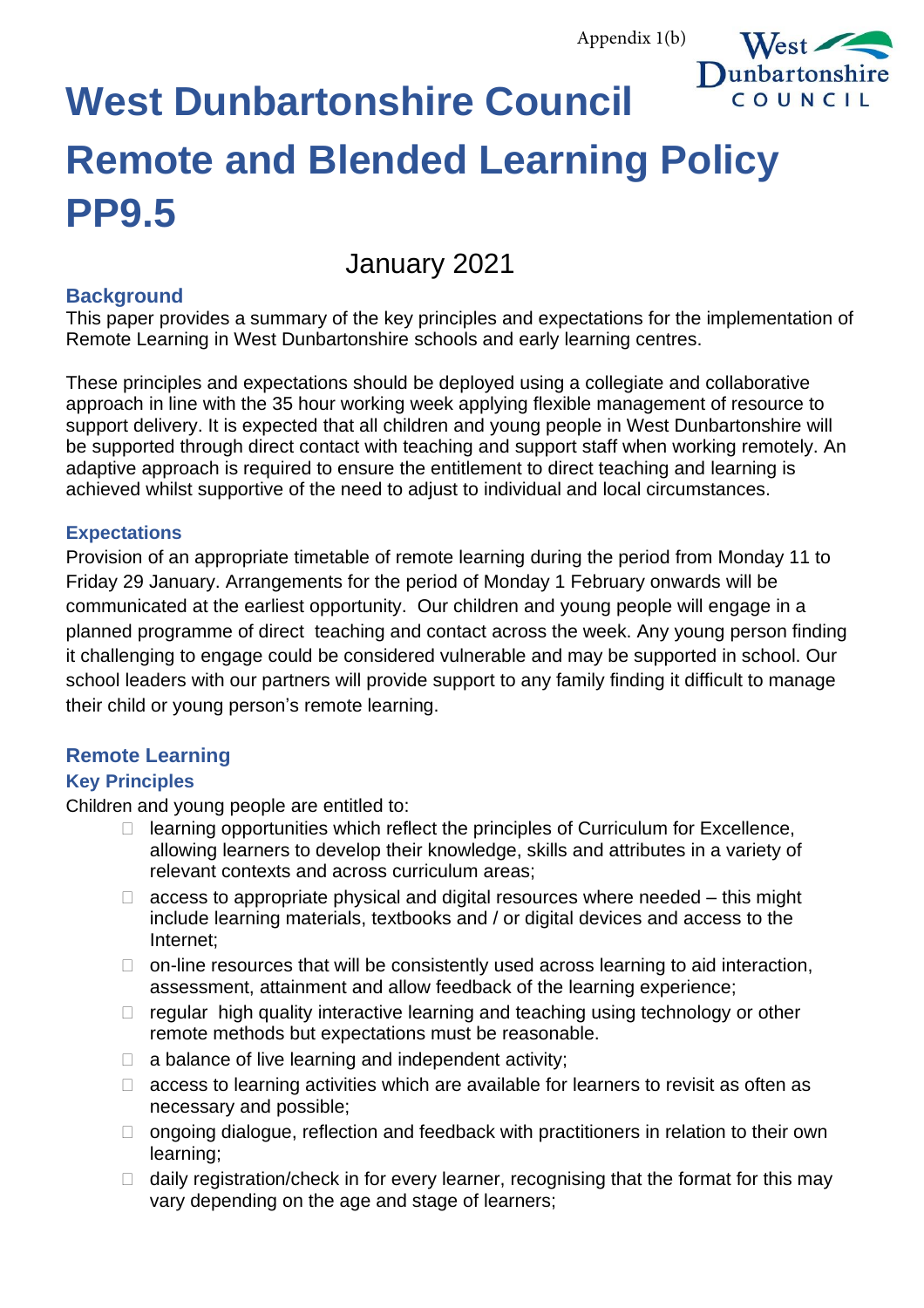- $\Box$  regular opportunities for engagement with other pupils to support learning, as well as informal engagement to ensure learners have the opportunity to see each other and work together;
- $\Box$  due regard for their well-being and safeguarding.

#### **Google Meet Protocol for Learners**

- Learners should try to find a suitable quiet environment, for example, in a shared part of the house;
- Learners should behave online in the same way as if they were in school;
- Learners should not unmute when the teacher has muted the whole class, you should stay on mute until invited to speak;
- Learners are asked not to record or to capture/screen grab content from the video call as consent to record has to be given by everyone being recorded;
- Learners should always make sure they leave the Meet at the end of the session;
- Learners should ask their teacher if unsure about learning online just as you would in school.

#### **Roles and Responsibilities**

#### **Senior Leaders**

Responsible for coordinating and monitoring remote learning and should:

- work collaboratively and flexibly with staff to support and manage the delivery of remote learning taking into account individual staff circumstances;
- adopt a personalised approach in the management of staff supporting their individual personal and professional needs to deliver a range of resources and teaching approaches, including digital technologies of which live and recorded lessons are one part of a range of approaches;
- identify and provide support where there may be professional learning requirements for staff;
- provide staff with appropriate resources to deliver online learning;
- manage communication with parents including password management;
- oversee the tracking and monitoring of pupil engagement in remote learning and review in collaboration with teachers and support staff;
- respond to any data protection scenarios;
- coordinate and plan for virtual meetings with school/ELC staff where required, to support teachers with delivery of the school's approach to remote learning;
- **arrange meetings with other partners or parents/carers for those children and young** people who require additional support whether virtual or via telephone conferencing;

In the current context of COVID , it is agreed locally that formal lesson observation and monitoring by SLT is suspended. Senior leaders may join 'live' learning sessions in their role as leaders of the school community providing opportunity for them to meet with their pupils.

#### **Teaching Staff and ELC Practitioners**

Class teachers/ ELC practitioners retain responsibility for planning and organising learning content as they know their learners best and can arrange learning which is appropriate to the needs and circumstances of their learners and should include:

• a blend of different modes of learning from direct remote 'face to face', through to independent and group approaches;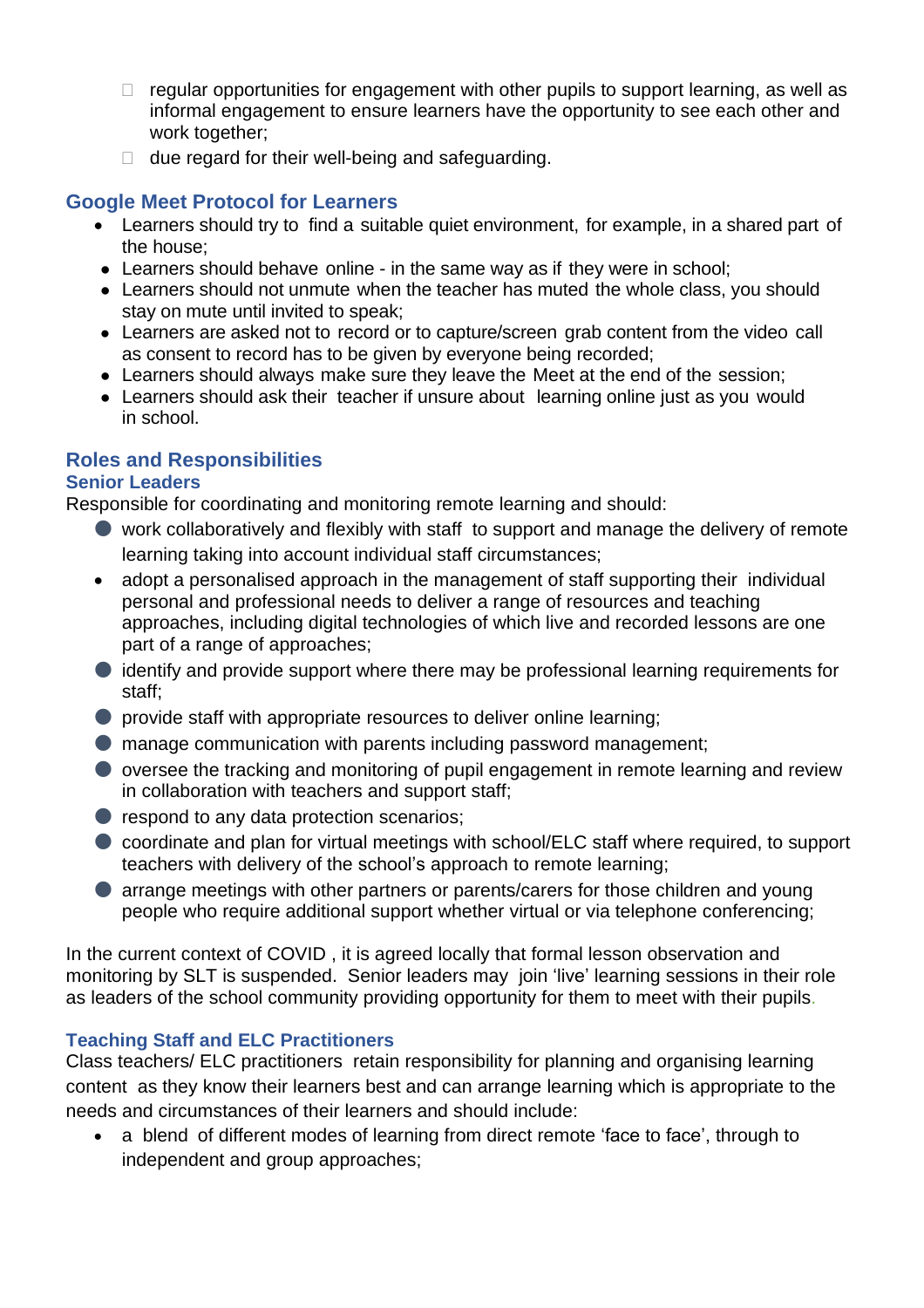- provision of online learning activities. This includes use ofon line resources such Ourcloud, Campus@wdc, Scholar, e-Sgoil, Campus@wdc West Os , EIS on line learning resources.
- provide advice to pupils/parents as to when the face to face contact is taking place; engagement times will be for a proportion of the day agreed as part of a timetable of learning
- assess learning and provide feedback;
- monitor the engagement of pupils, highlighting any concern about non engagement to their SLT.

Teachers should be supported in the management of any workload resulting from the change to remote learning and working from home / school. If a teacher or ELC practitioner is working in school while their pupils are learning at home this will restrict their availability to provide timetabled remote learning. If a teacher is unwell and is unable to support remote learning the SLT will review and manage this with the resources available to them.

Professional learning on the use of Google functions through Ourcloud platform to deliver remote learning is available by contacting [support@ourcloud.buzz](mailto:support@ourcloud.buzz) . Professional learning can be delivered to individuals, small groups or whole schools/ELC's.

#### **Pupils and Parents/Carers**

- Pupils are expected to engage in the remote learning being provided by the school and they should complete their online tasks or assignments;
- Parents/carers are asked to alert the school if their child is unable to participate in the remote learning;
- Parents/carers should be advised of the process for contacting during school hours senior leaders, pupil and family support/pastoral care teams;
- Parents/carers and pupils should be aware of the protocol when they have been provided with a school Chrome book for use at home:
- The provision of 'live' face to face remote learning should not be recorded by pupils or parents. Under GDPR recording is not permitted without the consent of everyone being recorded; teachers would need to give consent for filming.

#### **Google Meet Protocol for Parents and Carers**

- Parents please ensure your child attends online Google Meetings that are scheduled with teachers.
- Please remind children to behave online in the same way as if they were in school.
- Please ensure other family members are out of camera shot and do not contribute to the video call.
- Recording of any learning session is not permitted, this is a safeguarding and GDPR issue.
- Please contact your child's school should you need support with helping your child with online learning

#### **Data Protection / Social Media**

All staff should act professionally and treat the virtual environment like a physical classroom / playroom. Only data which is appropriate to the learning experiences should be shared. Information which identifies a child's individual circumstances should not be shared. Please refer to the WDC Data [Protection](https://intranet.west-dunbarton.gov.uk/regulatory-regeneration/regulatory/legal/data-protection/data-protection-guidance/) Policy for further information.

For information on guidelines and standards of conduct by employees when using social media please refer to the WDC [Social](https://intranet.west-dunbarton.gov.uk/media/13578/social-media-policy.docx) Media - Policy